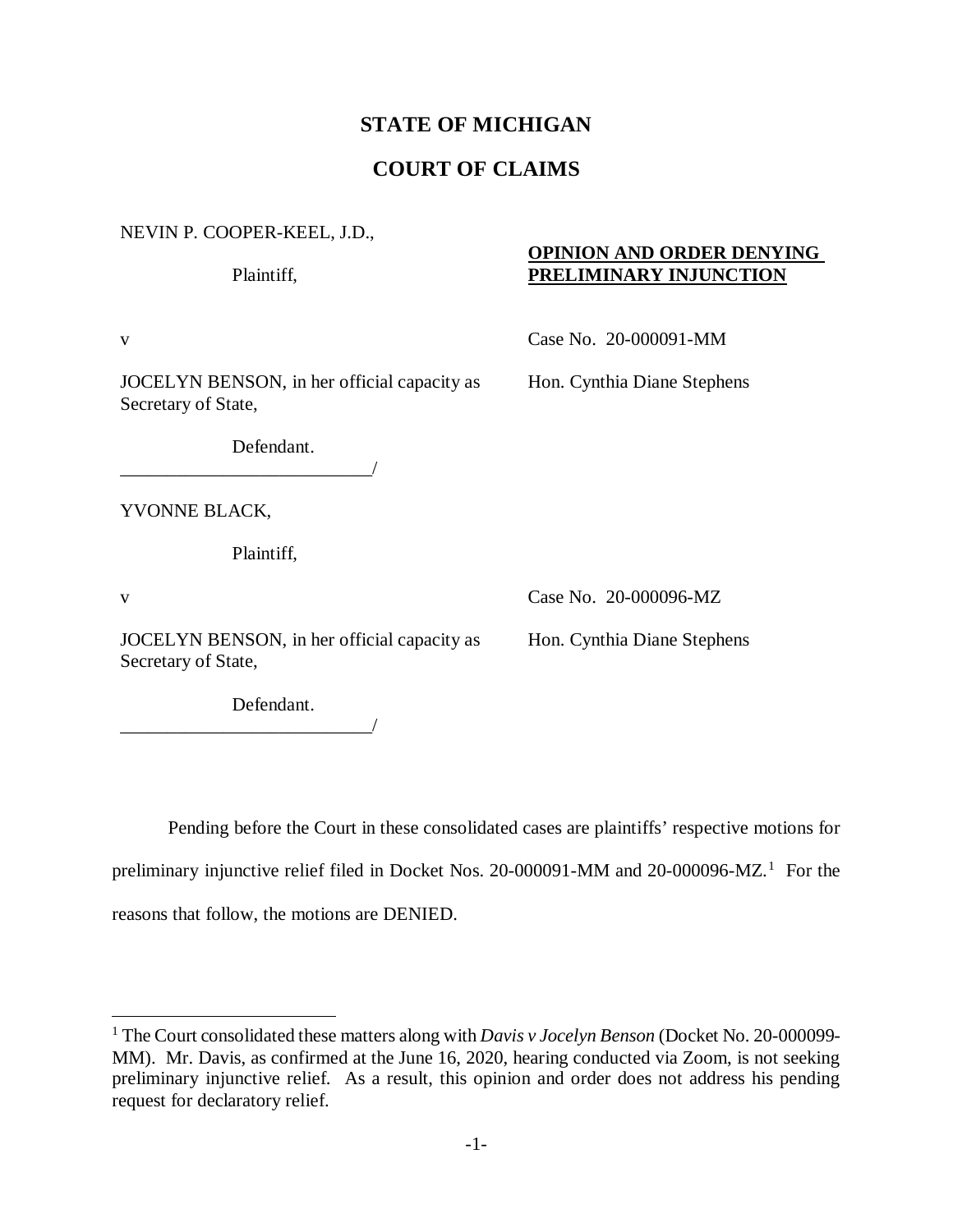### I. BACKGROUND

The pertinent underlying facts in this case are largely undisputed. This case arises out of defendant Secretary of State Jocelyn Benson's decision to mail absent voter ballot applications to all registered voters in this state for the upcoming August (primary) and November (general) elections. The parties agree that only the absent voter ballot applications have been sent to this state's electorate. There is no allegation that the defendant has mailed ballots. There is also no dispute that, in order to receive an absent voter ballot, a recipient must fill out, sign, and return the application. See MCL 168.759(4). Plaintiffs argue that defendant lacked authority to mail absent voter ballot applications in this state-wide, unsolicited fashion. Plaintiffs ask the Court to conclude that the Secretary of State exceeded her constitutional and statutory authority by sending out the applications and to preclude the defendant from directing or even encouraging local clerks to do the same. Plaintiffs argue that MCL 168.759 is the sole descriptor of the manner in which an elector may request and receive an absent voter ballot. They assert that the methods for a request for an application for an absent voter ballot found in MCL 168.759(3), exclude any other process. Citing *Taylor v Currie*, 277 Mich App 85; 743 NW2d 571 (2007), they argue that the request for an absent voter application must originate from the individual registered elector. They note that *Taylor*, 277 Mich App at 95-97, held that local election officials are prohibited from sending unsolicited absent voter ballot applications to electors and by analogy so is the defendant. The defendant to the contrary argues that her supervisory role over elections coupled with Const 1963, art 2, § 4(1)(g), authorizes her to send applications for absent voter ballots to persons whose names are on lists of registered voters without a request from the qualified elector.

#### II. ANALYSIS

-2-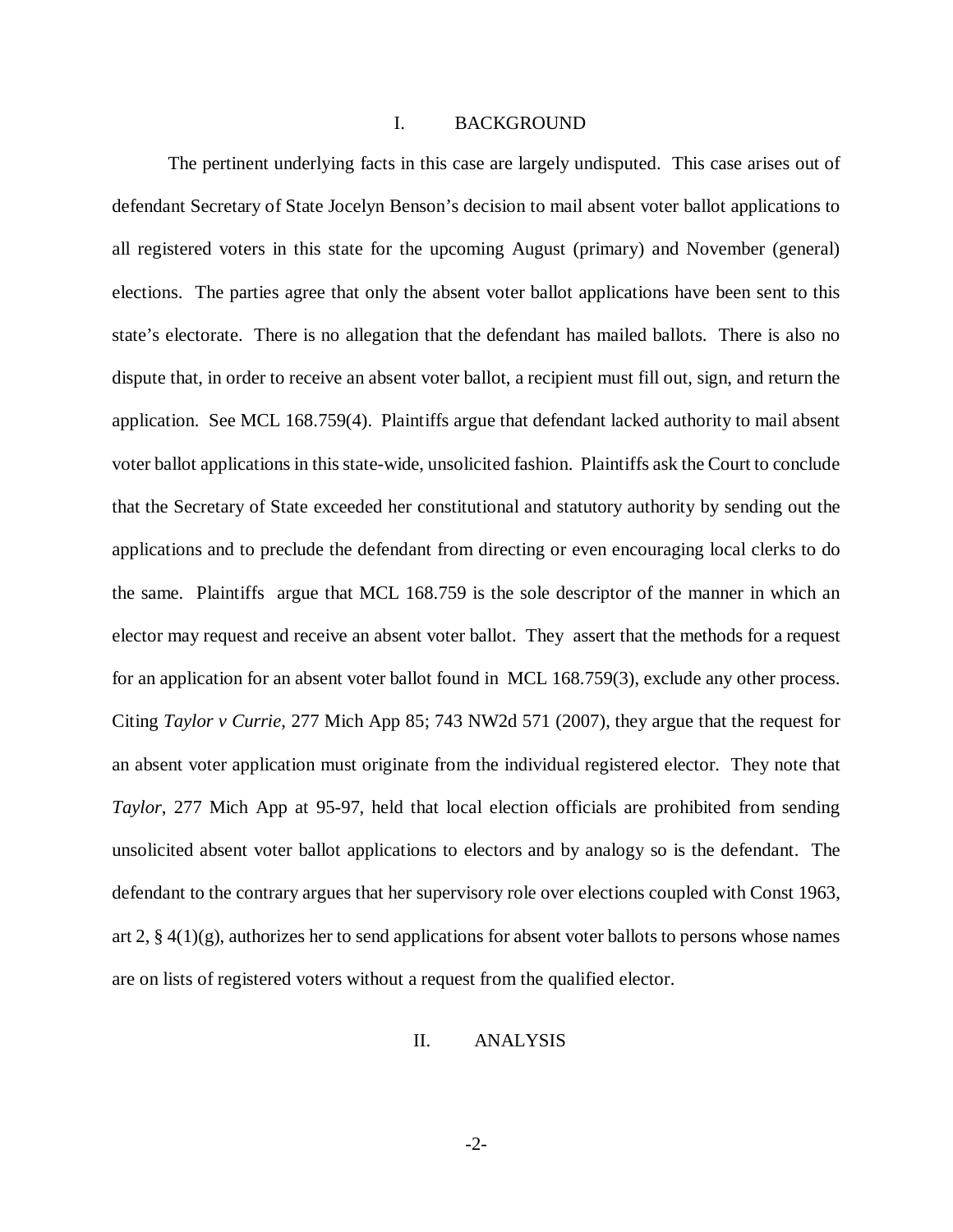Plaintiffs Cooper-Keel and Black request preliminary injunctions. A preliminary injunction is an "extraordinary and drastic" form of equitable relief that "should be employed sparingly and only with full conviction of its urgent necessity." *Senior Accountants, Analysts & Appraisers Ass'n v Detroit*, 218 Mich App 263, 269; 553 NW2d 679 (1996). When considering whether to grant this extraordinary form of relief, the Court must consider:

(1) whether the applicant has demonstrated that irreparable harm will occur without the issuance of an injunction; (2) whether the applicant is likely to prevail on the merits; (3) whether the harm to the applicant absent an injunction outweighs the harm an injunction would cause to the adverse party; and (4) whether the public interest will be harmed if a preliminary injunction is issued. [*Slis v State*, \_\_ Mich App , ; NW2d (2020) (Docket Nos. 351211; 351212), slip op at 12.]

#### A. PLAINTIFFS DID NOT SHOW IRREPARABLE HARM

The Court will begin with the first factor listed above—irreparable harm. Our Supreme Court has explained that a "particularized showing of irreparable harm . . . is . . . an indispensable requirement to obtain a preliminary injunction." *Pontiac Fire Fighters Union Local 376 v Pontiac*, 482 Mich 1, 9; 753 NW2d 595 (2008) (citation and quotation marks omitted). The showing of irreparable harm must be particularized, i.e., "[t]he mere apprehension of future injury or damage cannot be the basis for injunctive relief." *Id*.

Plaintiffs failed to demonstrate a particularized showing of irreparable harm, and this failure is fatal to their request for preliminary injunctive relief. Plaintiff Black argues that, without injunctive relief, she and every elector in this state will be harmed because the Secretary of State will be allowed to exercise power she does not possess. Plaintiff Black alleges she is harmed by the defendant's failure to adhere to strict processes outlined in the Michigan Election Law, MCL 168.1 *et seq*. Furthermore, she asserts that unsolicited mailing of absent voter ballot applications deprives her and all electors of their ability to choose an absent voter ballot as guaranteed by Const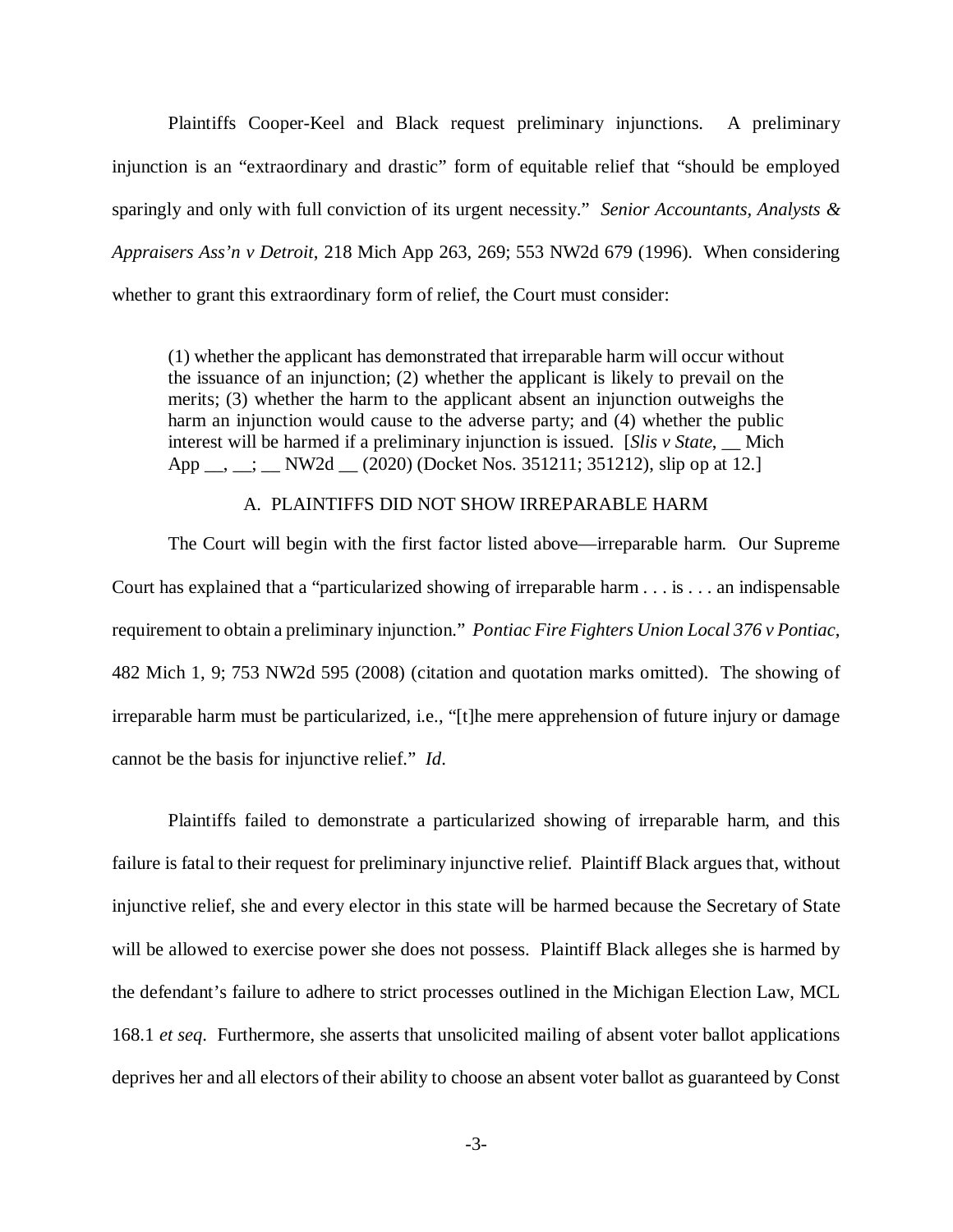1963, art 2, § 4. See art 2, § 4(1)(g) (guaranteeing to every qualified elector in this state "The right, once registered, to vote an absent voter ballot without giving a reason, during the forty (40) days before an election, and *the right to choose whether the absent voter ballot is applied for*, received and submitted in person or by mail") (emphasis added).

Neither allegation will suffice to make the requisite showing of irreparable harm. As to her first allegation, a generalized assertion that an action violates the law or Constitution is not "particularized" and fails to demonstrate the requisite irreparable injury. See *Hammel v Speaker of House of Representatives*, 297 Mich App 641, 652; 825 NW2d 616 (2012). Here, plaintiff Black like the plaintiff in *Hammel* has done nothing more than assert, generally, that the law has been violated. With respect to plaintiff Black's second assertion of irreparable harm, the Court concludes at this stage that no constitutionally guaranteed choice has been taken from the plaintiff or this state's electorate. As counsel for the Secretary of State noted at oral argument, only applications for absent voter ballots were sent to this state's registered electors. Recipients of the applications can choose to fill them out and apply for an absent voter ballot. Alternatively, recipients may apply by another method, they may ignore the applications altogether, or they may even throw away the applications. The Secretary of State's actions did not compel anyone to act in a certain way, nor did her actions harm this state's electors. The choice regarding whether to exercise the constitutional right to vote by absentee ballot set forth in art 2, § 4, and the decision of how to apply for the ballot, should one choose to apply, was not taken from an elector by way of the mailing of mere absent voter ballot applications. Accordingly, plaintiff Black has not demonstrated irreparable harm.

Plaintiff Cooper-Keel's assertion of irreparable harm also falls short of convincing the Court that preliminary injunctive relief is warranted. He alleges that the sending of the absent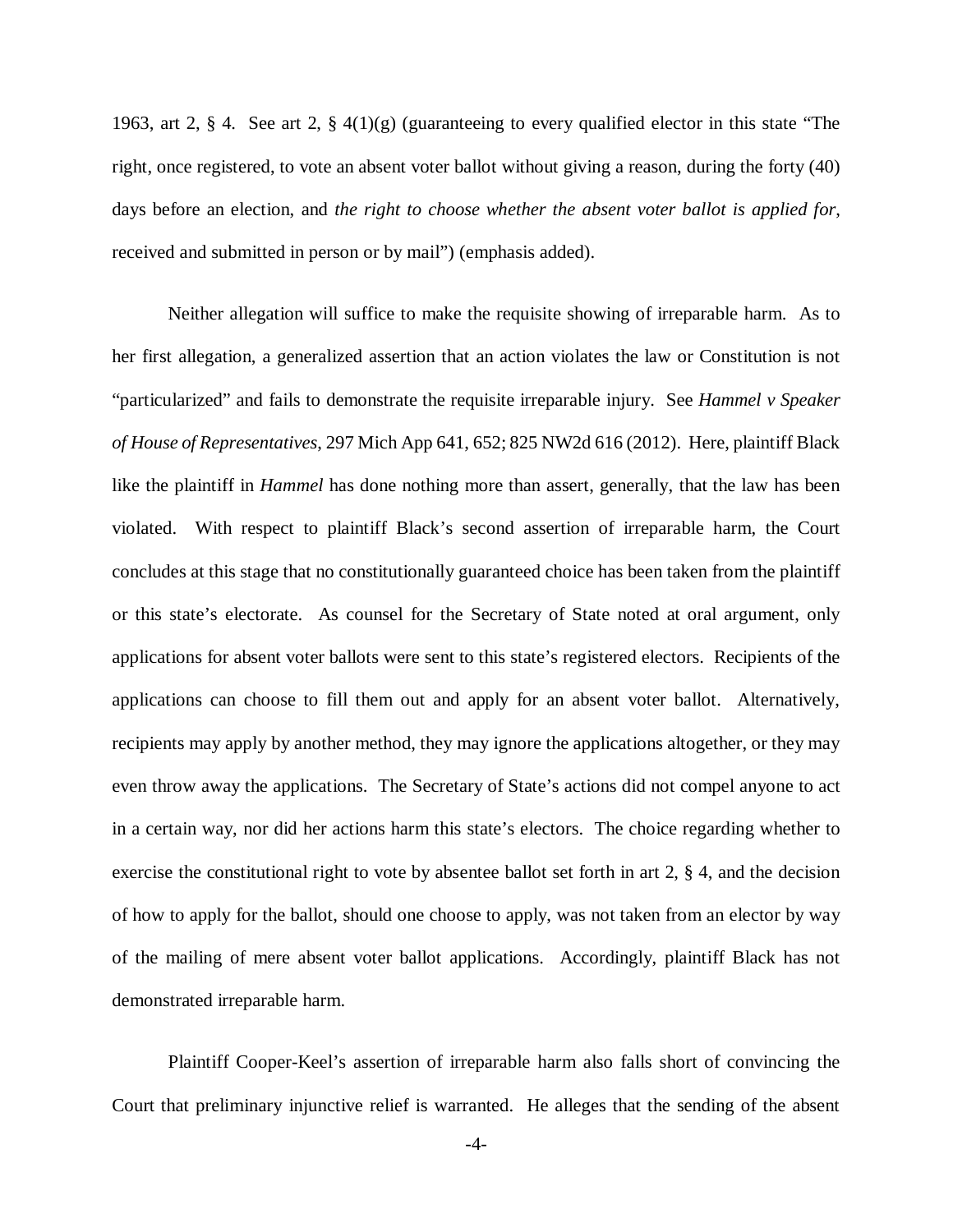voter ballot applications is a ploy designed to solicit early voting that would prevent him, or other candidates, from reaching voters before votes are cast. He argues, also that the defendant's actions violate what he has described as a legal "preference" for in person voting. Neither argument persuades this court that he has met his burden of particularized injury. The Secretary of State has only sent applications for absent voter ballots. At most, this action informed registered electors of their constitutional right to cast an absent voter ballot without reason and provided electors with an option for applying for an absentee ballot should the elector choose to do so. Indeed, registered electors must complete an application and return it to the pertinent authority before they even receive an absentee ballot. The same voters had the option of exercising that right by utilizing the methods described in MCL 168.759(4). In either case, the ability of candidates to reach voters right up to election day is the same. The Secretary of State's decision to mail applications—which may be ignored or discarded at the choice of the recipient—has not occasioned the type of injury alleged by plaintiff Cooper-Keel. As to his argument that there is some legal preference for in person voting is unsupported by any authority.

In sum, neither plaintiff has demonstrated irreparable harm that would warrant the issuance of preliminary injunctive relief. The failure to make the required showing on this "indispensable" factor for establishing entitlement to preliminary injunctive relief is enough to convince the Court to deny the respective motions. See *Pontiac Fire Fighters Union*, 482 Mich at 9.

### B. PLAINTIFFS HAVE NOT ESTABLISHED A LIKELIHOOD OF SUCCESS ON THE MERITS

Although the above analysis would suffice to deny the motions for preliminary injunctive relief, the Court will briefly comment on the respective plaintiffs' ability to demonstrate a likelihood of success on the merits. At this stage, and without making a definitive ruling on the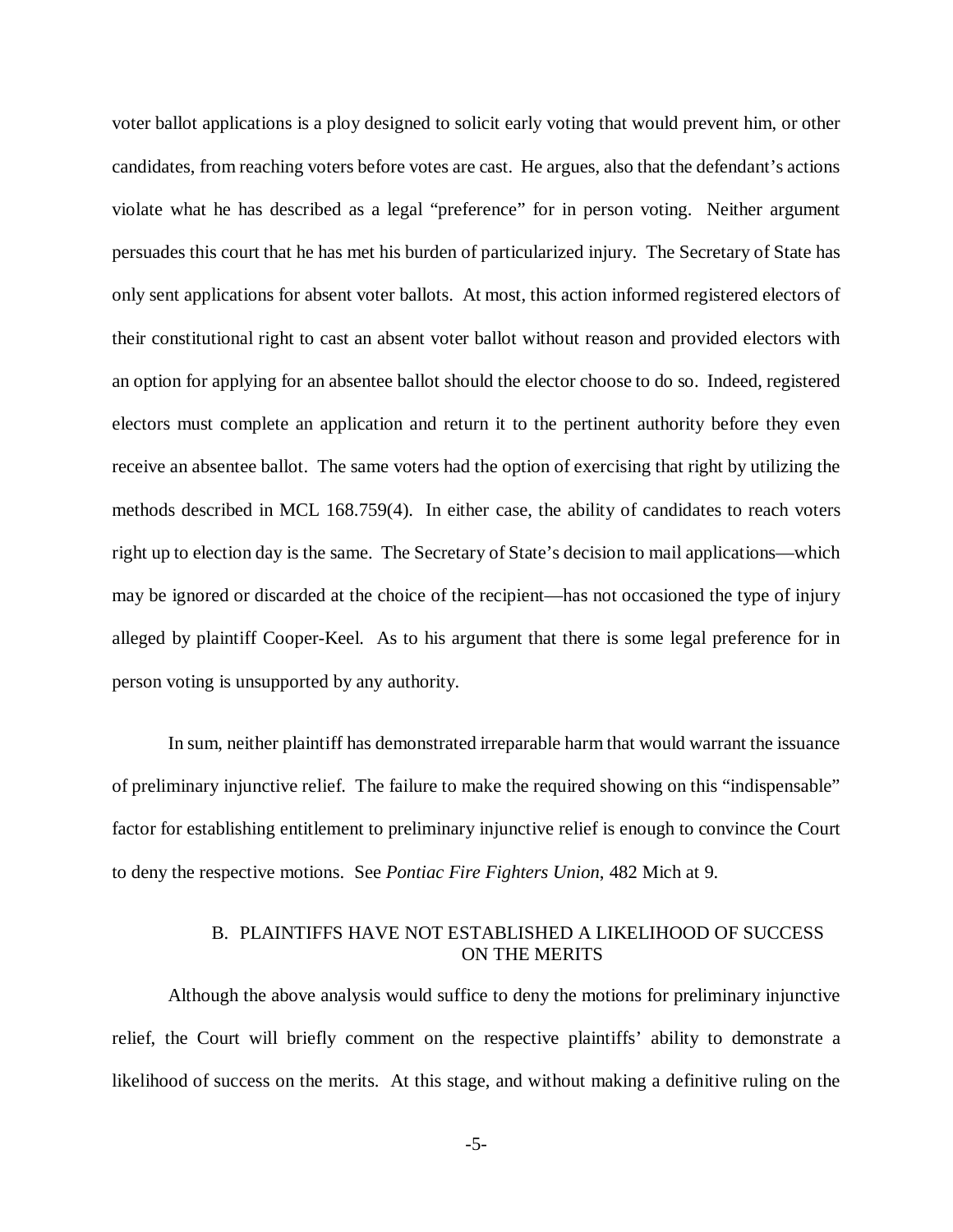merits of the issues presented in this case, the Court is not convinced plaintiffs can make the requisite showing of success, thereby providing an additional basis to reject their claims for preliminary injunctive relief. To that end, the statutes and caselaw plaintiffs have cited in support of their arguments only focus on *local election officials* and the authority (or lack thereof) bestowed upon those local officials. See, e.g., MCL 168.759; *Taylor v Currie*, 277 Mich App 85; 743 NW2d 571 (2007). At this stage in the litigation, statutes and caselaw declaring that local election officials cannot send unsolicited absent voter ballot applications does not convince the Court that plaintiffs are likely to prevail on the merits of their allegations about the Secretary of State. Indeed, the Secretary of State's authority was not at issue in *Taylor*, and there is some support for the notion that she possesses superior authority as compared to local election officials. See MCL 168.21 (declaring that "[t]he secretary of state shall be the chief election officer of the state and shall have supervisory control over local election officials in the performance of their duties under the provisions of this act."). Furthermore, the statutes and caselaw cited by plaintiffs do not account for the change to this state's constitution effectuated by way of 2018 Proposal 3, which enshrined in this state's constitution the right to vote by absentee ballot for any reason. That the right to vote by absentee ballot is a new, self-executing right, see Const 1963, art [2](#page-5-0),  $\S 4$ ,  $2$  raises the specter of whether plaintiffs' proposed reading of the statute and caselaw cited above might infringe upon or unduly restrict the right established in art 2, § 4. Furthermore, adopting plaintiffs' proposed construction appears, at least at this stage of the litigation, to run the risk of adopting impermissible restrictions on a self-executing constitutional right. See *League of Women Voters* 

<span id="page-5-0"></span><sup>&</sup>lt;sup>2</sup> Art 2, § 4 expressly declares that the right to vote by absentee ballot, like all rights listed in art 2 § 4, "shall be self-executing" and that the Constitution must be "liberally construed in favor of voters' rights in order to effectuate its purposes."